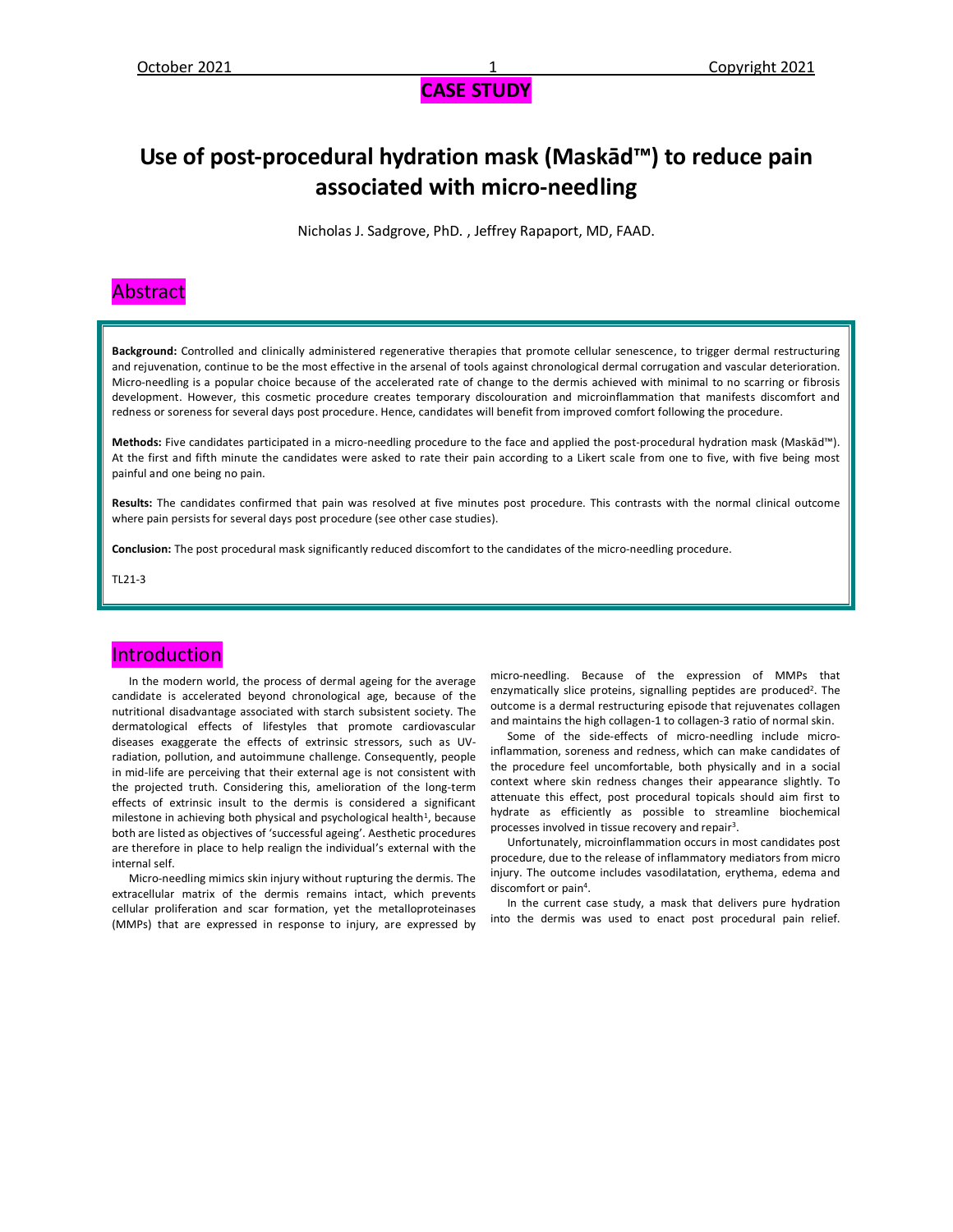

Figure 1. Subject following microneedling (left), wearing Maskād 5 minutes post procedure (middle) and following removal of Maskād (right).

#### Method

 Five female subjects underwent facial micro-needling at a depth of 1.5mm. The procedure resulted in some pinpoint bleeding and local redness. Immediately following the procedure subjects were asked to grade the level of pain on a 5-point Likert scale with 1 being very minor pain, 2 being mild pain, 3 being moderate pain, 4 being moderate to

#### **Results**

 Subjective and objective evaluation immediately after treatment, following the application of the hydrating mask demonstrated a pronounced positive aesthetic. Redness and heat retention is reduced as perceived by the naked eye.

#### **Discussion**

 Because the first few hours following treatment are considered most critical in achieving a desirable long term aesthetic outcome, hydration with purified water, in the absence of extraneous ingredients that risk granuloma formation, is a recommended initiative. Not only is the candidate protected against undesirable side effects of treatment, but the candidate is rewarded with a reassuring self-portrait, i.e., if the candidate witnesses less redness, experiences less pain and discomfort they will feel reassured of the success of the treatment.

severe pain and 5 being extremely severe pain. Following this initial assessment (PRE), a hydrogel mask was applied to the face and the subject was asked to rate pain on the same scale 1 minute and 5 minutes following application of the mask.

 Assessment according to the Likert scale demonstrates that all five candidates perceived significant changes to pain with application of the mask. Pain is not felt after 5 minutes of applying the mask. The normal clinical outcome includes tenderness, discomfort and pain for several days post procedure (see other case studies).

 Unfortunately, micro-needling is associated with pain and discomfort. Thereafter redness to the face can make the candidate uncomfortable about their physical appearance. The current case study demonstrates that advanced moisturization post-procedure has a significant effect on the short-term dermal phenotype and the quality of the experience. Thus, by providing candidates with an improved post procedural experience, the use of moderately invasive procedures in aesthetic dermatology is likely to grow. The perception that it is safe and convenient is a necessary milestone.